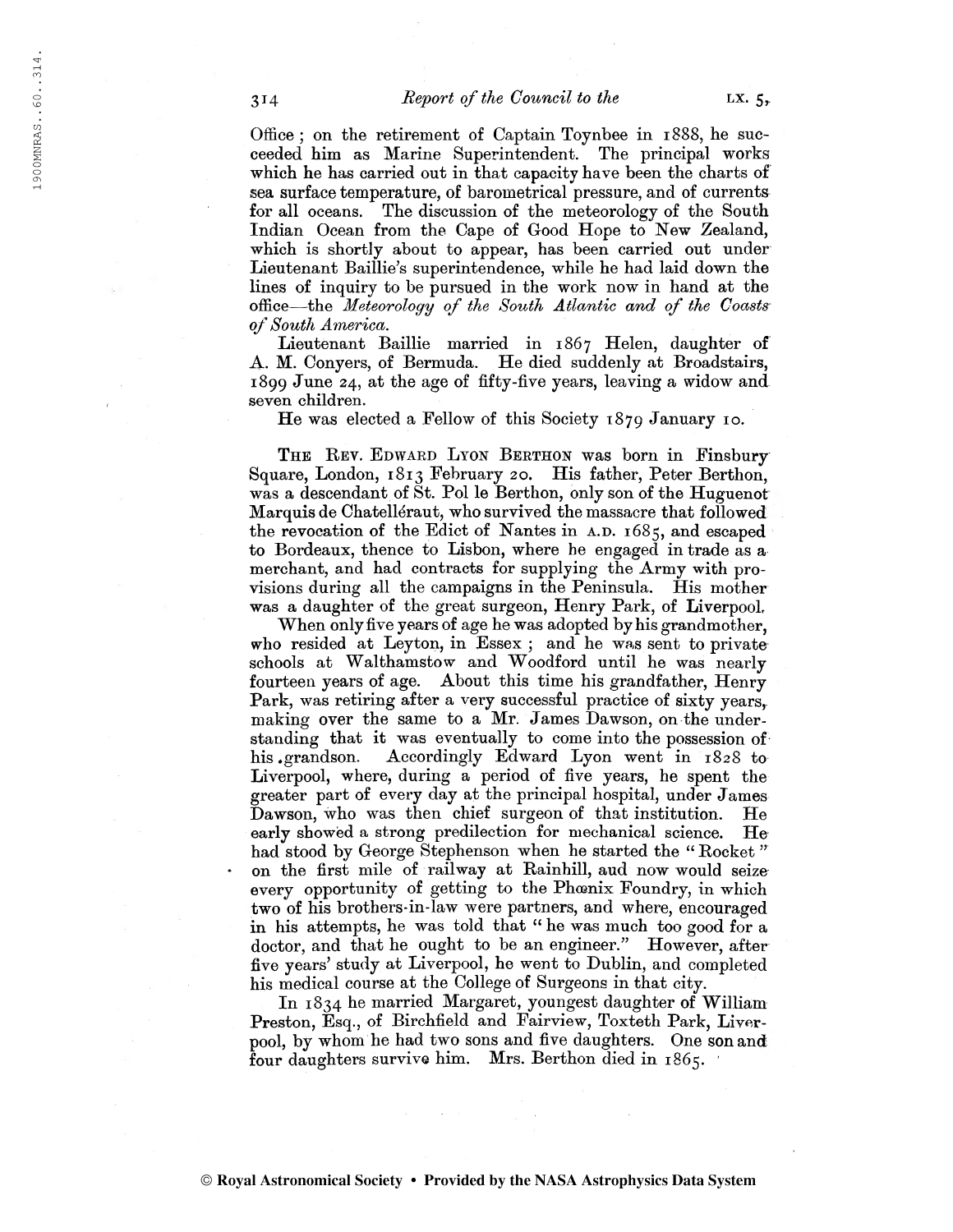After his marriage Mr. Berthen spent considerable time both in home and continental travel, and in 1841 he determined to take Holy Orders. He had, three years previously, entered his name at Emmanuel College, Cambridge, but migrated to Magdalene, where he entered as a Eellow Commoner. He took his degree in  $1845$ , and, having been ordained deacon, was licensed to the curacy of Lymington, in Hampshire. In 1846 he was ordained priest, and in the following year was presented to the living of Holy Trinity, Fareham, in the same county.

It was during his residence at Fareham—a country towm then largely the abode of retired naval officers—that he conceived the idea of his collapsible boat. This invention, which has made bis name famous, was suggested by the wreck of the s.s. Orion off the coast of Portpatrick, 1849 June 29. He also at this time perfected his " speed indicator " or " perpetual log " for ships, which was fitted to the then new royal yacht Victoria and Albert; also to the Osborne. In or about  $1858$  he resigned his living, as he said, " to get away from ships and boats." In 1860 he became Vicar of Romsey, Hants, which he held for thirty-two years, retiring in 1892.

About twenty-seven years ago (1873), at the earnest solicitation of the late Samuel Plimsoll, M.P., the collapsible boat was revived. Another start was made. Fortune favoured the enterprise ; large orders came in from our own and the German Governments ; and under the style and title of the " Berthon Boat Co., Ltd.," with Mr. Berthon as constructing director, and his son, E. P. Berthon, as manager, it soon became a thriving industry, employing nearly one hundred workmen. Mr. Berthon gave a lecture in this connection at the Royal United Service Institution so recently as  $1895$ , his subject being "Collapsible Boats and Pontoons for Military Purposes." Mr. Berthon was among those who in early days foresaw the future of the screw propeller for ships (1835), but, through many discouragements, he abandoned a patent which he had taken out. He was told that the screw was " a pretty toy which never would and never could propel a ship." He had only to wait until the close of the Crimean war to see, as he would say, " every line of battleship, every frigate, sloop of war, floating battery, and gunboat with the screw." He also invented the "Nautachometer," or speed indicator ; the clinometer, or trim indicator : roll and draftindicator ; drogue, or sea-anchor ; collapsible pontoons, portable hospitals, tents, &c. Mr. Berthon was, in short, a man of wonderful versatility. As a preacher he was eloquent, as a lecturer bright and entertaining. Moreover, he had a great charm of speech, and was master of three or four languages. Theology, architecture, philosophy, mechanics, sculpture, and art, in all he excelled, and many are the traces of his handiwork, in cunningly carved and leafy boss, in gilt pateræ, and sacred symbol, to be found in the grand old Norman Abbey Church at Romsey, where, notwithstanding his retirement, he did frequent duty, and was to the